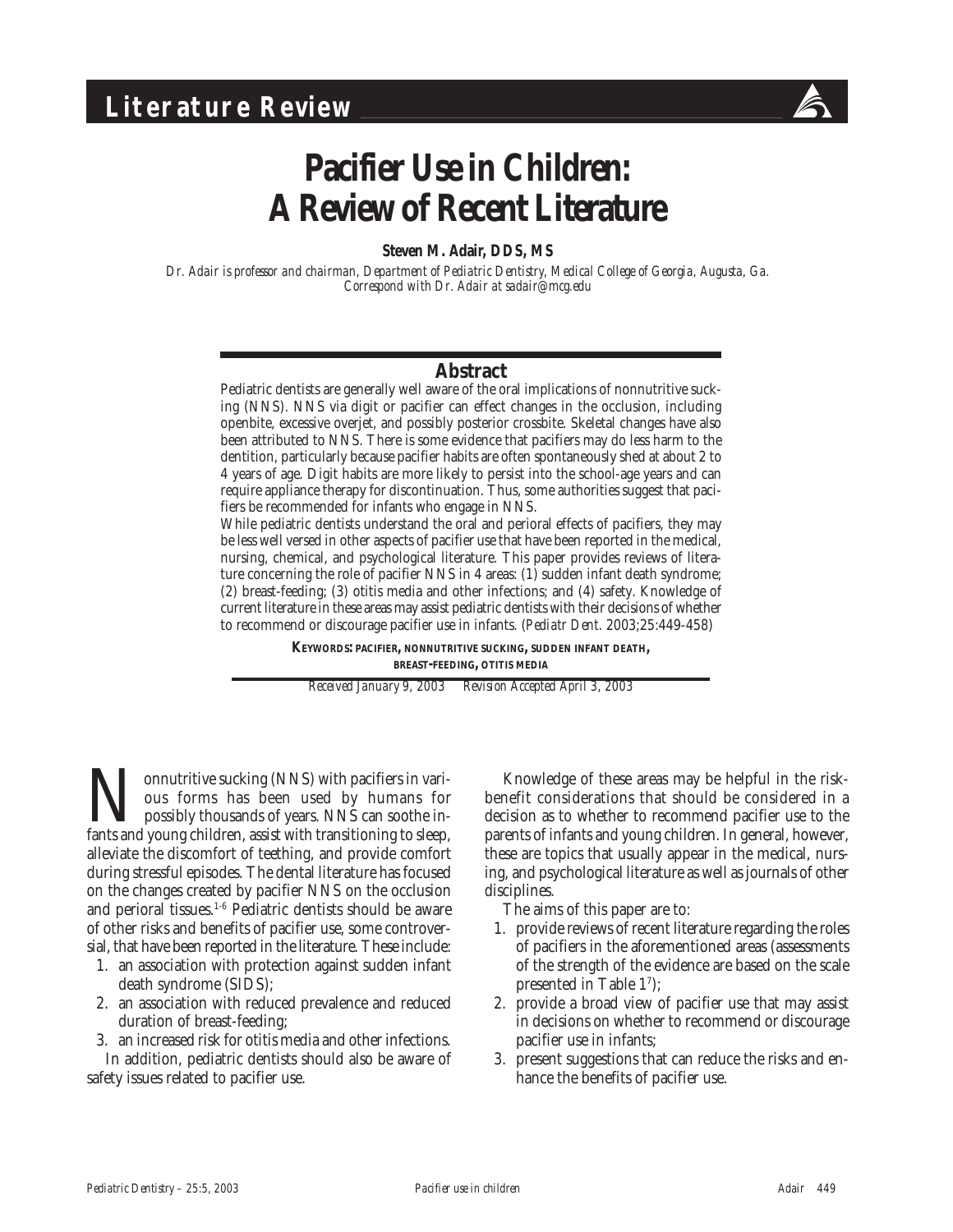|        | Table 1. Scale for Classifying the Strength<br>of the Evidence from Scientific Studies <sup>7</sup>                                                                                                                                   |
|--------|---------------------------------------------------------------------------------------------------------------------------------------------------------------------------------------------------------------------------------------|
|        | Level Criteria                                                                                                                                                                                                                        |
| T      | Evidence obtained from 1 or more properly conducted<br>randomized clinical trials (using concurrent controls,<br>double-blind design, placebo, valid and reliable<br>measurements, and well-controlled study protocols).              |
| $II-1$ | Evidence obtained from a controlled clinical trial<br>without randomization (one using systematic subject<br>selection, some type of concurrent controls, valid and<br>reliable measurements, and well-controlled study<br>protocol). |
| $II-2$ | Evidence obtained from a well-designed cohort or case-<br>control analytic study.                                                                                                                                                     |
| $II-3$ | Evidence obtained from a cross-sectional comparison<br>between times and places; or a study using historical<br>controls; or dramatic results in an uncontrolled<br>experiment.                                                       |
| Ш      | Opinion of respected authority on the basis of clinical<br>experience; or a descriptive study or case report; or a<br>report of an expert committee.                                                                                  |
|        |                                                                                                                                                                                                                                       |

#### **Literature searches**

Articles were selected for review if pacifier use was one of the main focuses of an experimental or observational study, or meta-analysis. The review encompasses studies published since about 1950, and published in English. Medline searches used the keywords nonnutritive, sucking, pacifiers, dummies, and oral habits. Evidence-based searches were done using the following:

- 1. For treatment, searches were limited to clinical trials (I, II, III, IV; controlled; randomized clinical), metaanalysis, and multicenter studies.
- 2. For diagnosis, searches were limited to sensitivity and specificity, likelihood functions, and mass screening.
- 3. For etiology/harm, searches were comprised of cohort studies, case control studies, and risk.
- 4. For natural history/prognosis, searches included prognosis, cohort studies, disease progression, and time factors.

The reference lists of all selected articles were scanned for additional candidates for review. In general, editorials, general reviews, and abstracts of studies were not reviewed. The review also excluded textbooks and chapters. Case reports were included in the review of pacifier safety.

#### **The relationship between pacifier use and sudden infant death syndrome**

Sudden infant death syndrome (SIDS) is defined as "the sudden death of an infant under 1 year of age which remains unexplained after a thorough case investigation, including performance of a complete autopsy, examination of the death scene, and review of the clinical history."8 Several studies have focused attention on the infant's sleeping environment as providing factors affecting the risk for

SIDS. These include sleeping position, bedding, bed sharing, and breast- or bottle-feeding.<sup>9-13</sup> The peak incidence of SIDS occurs at ages 2 to 4 months.14 In recent years, the role of pacifier use in SIDS has been evaluated in several observational studies.

Mitchell et al were the first to publish data linking pacifier use with a protective effect against SIDS.<sup>15</sup> In their case-control study, the reported usage rate of pacifiers at the last sleep of SIDS victims was about half of that reported for control infants at the sleep period chosen for comparison ("nominated" sleep). The odds ratio (OR) for pacifier use at the last or nominated sleep was 0.43 in a multivariate analysis that controlled for several confounding variables. The statistically significant OR indicated that pacifier use at sleep times was associated with a greater than 50% reduction in the risk of SIDS.

Six more studies confirmed the association between pacifier use and a reduced risk of SIDS.16-21 Not all studies found a difference between cases and controls in "usual" pacifier usage. A seventh study<sup>22</sup> found no difference among SIDS cases and controls for pacifier use "usually" and at the "last sleep."

The published case-control studies were meticulously designed and executed. The level of evidence for this type of study is II-2 (Table 2). Case-control studies cannot prove causality nor the mechanism(s) by which pacifiers exert their SIDS-protective effect. The authors of these studies and others in the field, however, have speculated on possible explanations that fall into several categories, specifically airway and respiratory issues, position during sleep, arousal from sleep, and miscellaneous possibilities. These hypotheses are enumerated in Table 2.

The last suggestion, that pacifier use may alter the mother's behavior, implies that pacifier use may be a marker for some undetermined aspect of child care that is itself protective for SIDS (eg, maternal behavior and attitudes and socioeconomic status). Another question arising from these case-control data is whether the true effect might be to increase the likelihood of SIDS by not giving a pacifier to an at-risk infant who usually uses one at sleep time. One unpublished study<sup>23</sup> evaluated infants who had sometimes used a pacifier but not for the last (SIDS) or reference (control) sleep. They were compared to groups of infants who did use a pacifier at the last/reference sleep. Some of these infants were habitual pacifier users and some had never used a pacifier previously. The comparison indicated a significantly increased risk for death from SIDS among at-risk infants who usually used a pacifier but who did not use one at the last sleep.

Righard  $(1998)^{24}$  suggested that the findings of a protective effect against SIDS may be a bias generated by the parents of SIDS victims in their responses to questions about their deceased infants. He suggested that parents of SIDS victims might deny giving pacifiers to their infants at the last sleep, prompted by their belief that infants should not sleep with pacifiers. Righard further suggested that most of the hypotheses mentioned above, especially those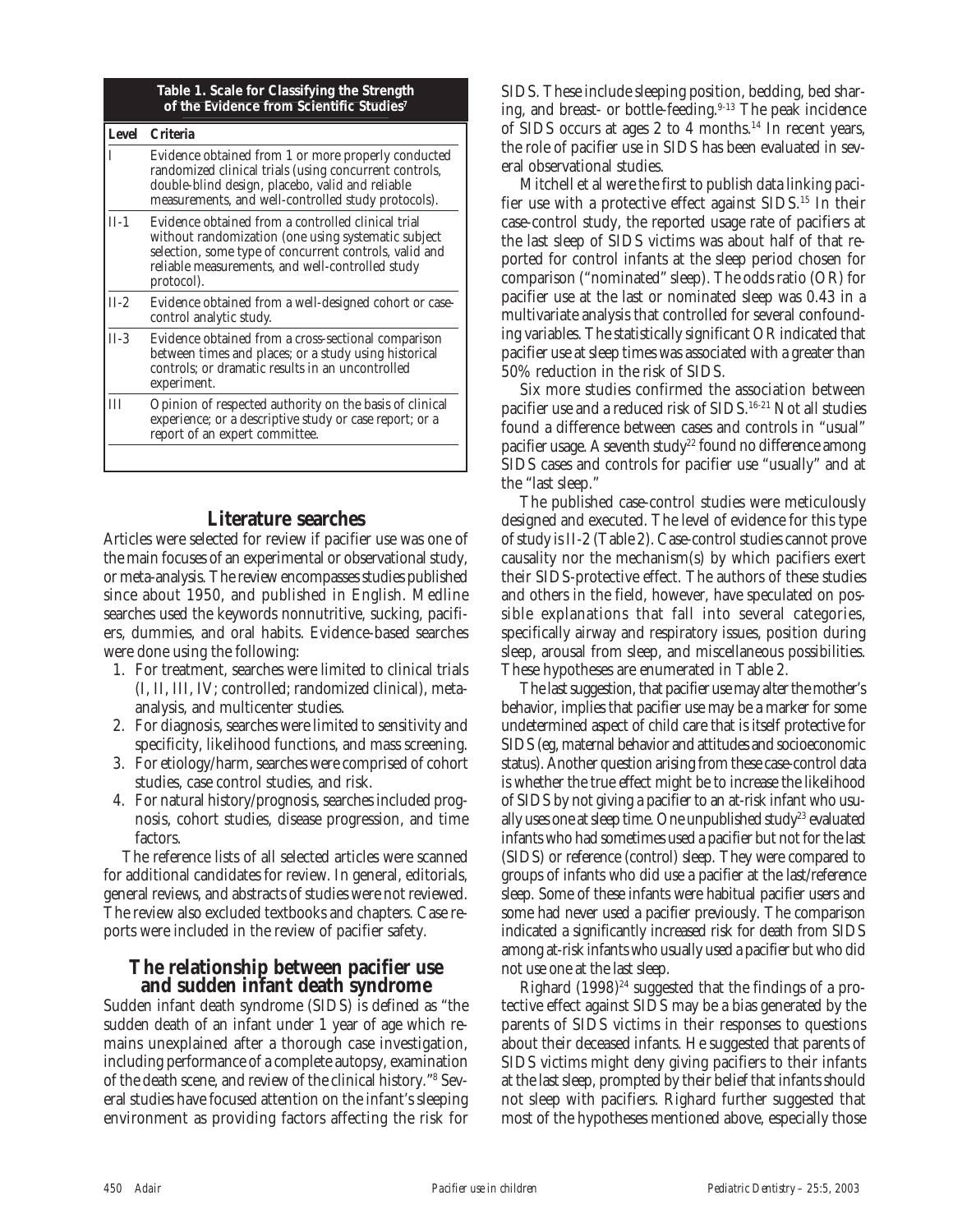regarding the airway, would be true only as long as the infant had the pacifier in its mouth. Weiss and Kerbl<sup>25</sup> determined in a small sample of infants that the average duration of pacifier-sucking episodes during sleep was only about 11 minutes.

Opinion is divided on whether to recommend that parents routinely offer pacifiers to their children as a SIDS deterrent. Some authors are concerned about data relating pacifier use to decreased breast-feeding and increased risk for otitis media. Other authors have suggested that pacifiers should not routinely be discouraged,<sup>16</sup> or should be recommended "at least for bottle-fed infants."<sup>18</sup>

# **The effect of pacifier use on breast-feeding**

A mother's decision to breast-feed her newborn infant is based on multiple factors. Recent decades have witnessed a trend toward reductions in the initiation and duration of breast-feeding, particularly in developing countries. Simopoulos and Grave<sup>26</sup> listed several factors possibly associated with decreased breast-feeding:

- 1. lower maternal educational level;
- 2. lower socioeconomic status (SES);
- 3. first-born children;
- 4. socio-cultural factors;
- 5. maternal employment outside the home;
- 6. marketing of infant formulas;
- 7. influence of health care personnel;
- 8. insufficient milk syndrome, mastitis, or abnormalities of breast or nipple.

Some have suggested that this trend is a consequence of life in industrialized nations, but others have questioned whether it is indeed irreversible.<sup>27</sup>

Pacifier use as a factor negatively associated with breastfeeding received little attention until the 1990s. Early in that decade, the United Nations Children's Fund and the World Health Organization began a joint program entitled the Baby-Friendly Hospital Initiative (BFHI), a comprehensive effort to encourage health care providers to establish hospital programs to promote and support breast-feeding.28 The BFHI program recognizes and re-

| Table 2. Explanations Offered for the Protective       |
|--------------------------------------------------------|
| Effect of Pacifier Use in Sudden Infant Death Syndrome |

| Category<br>of effect                                                              | <b>Explanation</b>                                                                                                                                                                                                                                         | <b>References</b> |
|------------------------------------------------------------------------------------|------------------------------------------------------------------------------------------------------------------------------------------------------------------------------------------------------------------------------------------------------------|-------------------|
| Airway compromise<br>or restriction and<br>effects on respiration supine position. | 1. Pacifier use may keep the tongue in a more forward position,<br>reducing the possibility of airway occlusion, particularly in the                                                                                                                       | 18.95             |
|                                                                                    | 2. Pacifier use may increase upper airway muscle tone and reduce<br>the likelihood of airway collapse during sleep.                                                                                                                                        | 18                |
|                                                                                    | 3. Pacifiers may reduce the number and severity of apneic periods<br>by stimulating respiratory drive.                                                                                                                                                     | -20               |
|                                                                                    | 4. Pacifier use raises the infant's carbon dioxide level slightly.<br>This acts as a respiratory stimulant and lowers the infant arousal<br>threshold.                                                                                                     | 18                |
|                                                                                    | 5. Pacifiers may ease the transition to oral breathing from nasal<br>breathing if the nasal airway becomes occluded.                                                                                                                                       | 20                |
| Sleep position                                                                     | 1. Pacifiers may prevent an infant from turning to a prone<br>position. <sup>21</sup> If turned in that position, the pacifier may keep the<br>infant's nose off the bed. <sup>16,19</sup> The prone position has been<br>associated with a risk for SIDS. | 15, 18, 20        |
|                                                                                    | 2. An infant with a pacifier may be more likely to keep its nose<br>free of bedding to maintain an adequate air supply.                                                                                                                                    | 18                |
|                                                                                    | 3. Because the pacifier is associated with pleasure and satisfaction,<br>its use will promote less movement during sleep to reduce the<br>risk of losing the pacifier.                                                                                     | 18                |
|                                                                                    | 4. A pacifier quiets a restless infant and reduces the likelihood<br>that the infant will place its head under the bedcovers.                                                                                                                              | 18                |
| Infant arousal<br>during sleep                                                     | 1. Pacifiers may decrease the arousal threshold for infants.                                                                                                                                                                                               | 32                |
|                                                                                    | 2. Frequent loss of the pacifier during sleep may cause arousal.                                                                                                                                                                                           | 96                |
| Miscellaneous<br>suggestions                                                       | 1. Pacifiers may reduce the potential for gastroesophageal reflux.                                                                                                                                                                                         | 98                |
|                                                                                    | 2. Pacifiers may stimulate saliva production, which, in turn,<br>may provide protection against SIDS through unknown means.                                                                                                                                | 96                |
|                                                                                    | 3. The production of saliva stimulates swallowing, which may<br>play some protective role.                                                                                                                                                                 | 96                |
|                                                                                    | 4. Pacifiers may stimulate the release of somatostatin and gastrin,<br>which may have some protective effect.                                                                                                                                              | 96                |
|                                                                                    | 5. Pacifier use by the infant may alter its mother's behavior,<br>causing her to check her infant more frequently for pacifier loss.                                                                                                                       | 96                |

#### **Table 3. Breast-feeding/Pacifier Data From SIDS Studies**

Mitchell et al<sup>15</sup>: Control infants who used a pacifier were less likely to engage in exclusive breast-feeding upon discharge from the obstetric hospital (*P*<.001). This was also true of the controls who used a pacifier at the nominated sleep (*P*<.001).

L'Hoir et al<sup>20</sup>: "Dummy use and the initial choice for breast- or bottle-feeding were not correlated."

Fleming et al<sup>21</sup>: " $\dots$  there was a clear association between pacifier use and lower prevalence, as well as shorter duration of breastfeeding.  $\ldots$ 

Franco et al<sup>32</sup>: "Compared with nonusers, pacifier users were more frequently bottle-fed than breast-fed (*P*=.036)."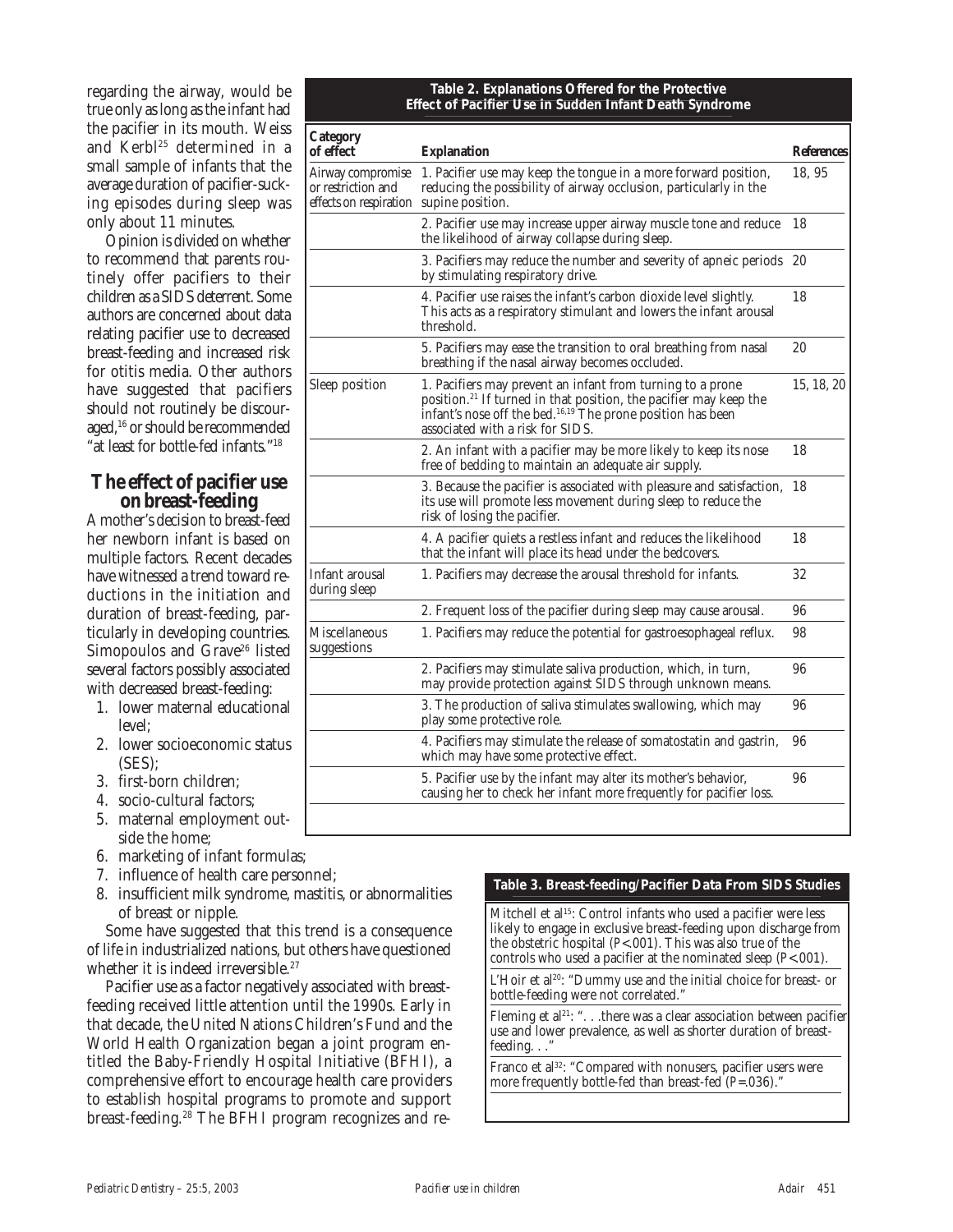wards health care facilities that adopt its recommendations and encourage breast-feeding. Step 9 of the program states: "Give no artificial teats or pacifiers (also called dummies or soothers) to breast-feeding infants." However, Schubiger et al,<sup>29</sup> evaluated the effect on breast-feeding of hospital adherence to this policy in Switzerland. They determined that bottle-feeding with or without pacifier use did not influence the duration of breast-feeding during the infants' first 6 months of life.

In the last decade of the 20th century, a number of studies evaluated the impact of pacifier use and other factors on breast-feeding initiation and duration. Several studies have reported statistically significant ORs or relative risks (RRs) for early weaning/decreased duration of breast-feeding in pacifier users compared to nonusers.<sup>30,31</sup> In addition, several of the studies evaluating pacifier use and SIDS included breast-feeding duration differences as a variable among pacifier users and nonusers (Table 3).

Aarts et al,<sup>33</sup> found that breast-feeding duration and prevalence in a Swedish population were adversely related to NNS via pacifiers, but not thumbs. They also noted that occasional pacifier use was not associated with a decrease in breast-feeding duration. This same group<sup>34</sup> found similar results for pacifiers in another study, although the statistical tests did not control for confounding variables. Riva et al<sup>35</sup> found a relationship between decreased prevalence of breast-feeding and pacifier use among Italian infants. Other factors negatively associated with breastfeeding included mothers who worked, higher SES, maternal smoking, and longer stay in the maternity hospital. Marques et al<sup>36</sup> found that the primary factors associated with the introduction of other milk in the diet of Brazilian infants within the first month were:

- 1. pacifier use in the first week;
- 2. intention to start other milk in the first month;
- 3. giving water or tea in the first week;
- 4. leaving the maternity ward prior to beginning breastfeeding.

Other studies have also blamed pacifier use for shorter duration or lower prevalence of breast-feeding.<sup>37,38</sup>

The explanations for the relationship between pacifiers and breast-feeding have been largely a matter of conjecture. An early suggestion for the pacifier/breast-feeding connection is that of "nipple confusion," or "sucking confusion."39 This hypothesis suggests that early use of a pacifier and/or bottle will cause some infants to adopt a faulty breast-feeding technique that leads to early weaning. Some infants in one study40 had adopted an incorrect sucking technique immediately after birth, indicating that this type of sucking is not necessarily precipitated by pacifier use. The nipple confusion hypothesis was refuted by Howard et al,<sup>30</sup> who found no relationship between pacifier use and short-term  $(3$  months) breast-feeding. Righard and Alade<sup>40</sup> also found that early introduction of pacifiers was not associated with breast-feeding problems, although pacifier users had a reduced breast-feeding duration.

The decision to discontinue breast-feeding may be as complex as the decision to begin breast-feeding. Vogel et al<sup>41</sup> studied the breast-feeding plans of mothers before or at the birth of their infants. Some planned for a brief duration, while others were undecided. In addition, 9% of the mothers stated that their breast-feeding plan was determined at least in part by the father.

The cohort design used in the majority of these breastfeeding studies gives them a level of evidence of II-2 (Table 2). Cohort studies allow only the determination of associations between pacifier use and breast-feeding initiation or duration; causality cannot be demonstrated. It is possible that pacifier use may be associated with another aspect of infant care that prompts a mother to wean her infant from the breast at a younger age. Victora et al<sup>42</sup> employed an ethnographic analysis to demonstrate that mothers in a Brazilian population had a positive view of pacifier use. A substantial number of the mothers admitted to using pacifiers to control the interval between breast-feedings, or to wean their infants from the breast. The authors concluded that pacifiers may be an effective means for weaning, especially among those who experience breast-feeding problems. Newman<sup>39</sup> suggested that a number of breastfeeding problems occur because of the early use of pacifiers and bottle-feedings' incorrect sucking technique, nipple confusion, (mother's perception of) insufficient milk, mastitis, sore nipples, "breast milk jaundice," and infant refusal to take the breast.

However, it is reasonable to consider that mothers who do not plan to breast-feed, who plan to breast-feed for a short period, or who are undecided, may use a pacifier (as opposed to the breast) to comfort the infant and assist in weaning. This conclusion was alluded to by Clements et al43 in their study of English women. The authors speculated that early use of pacifiers may reflect a parental choice to bottle-feed.

Other data exist to refute the early weaning hypothesis. Gale and Martyn<sup>44</sup> retrospectively studied individuals who had been raised in Hertfordshire, England between 1911 and 1930. Data collected by visiting health workers during that time indicated that pacifier users were less likely than nonusers to be weaned from breast-feeding by the age of 1. Kramer et al<sup>45</sup> published the only randomized controlled trial (level I) to date that studied causality in the pacifier-breastfeeding controversy. In the experimental group, mothers were asked to avoid pacifiers by comforting fussy infants with the breast or by carrying and rocking. In the control group, pacifiers were discussed as an option. The authors analyzed their data in 2 ways–first as a randomized trial, secondly ignoring randomization. In the randomized analysis, a higher percentage of parents in the experimental group practiced total pacifier avoidance (39% vs 16%). Daily use and mean number of daily pacifier insertions were also lower in the experimental group. The analysis of the randomized trial showed no significant difference between the experimental and control groups on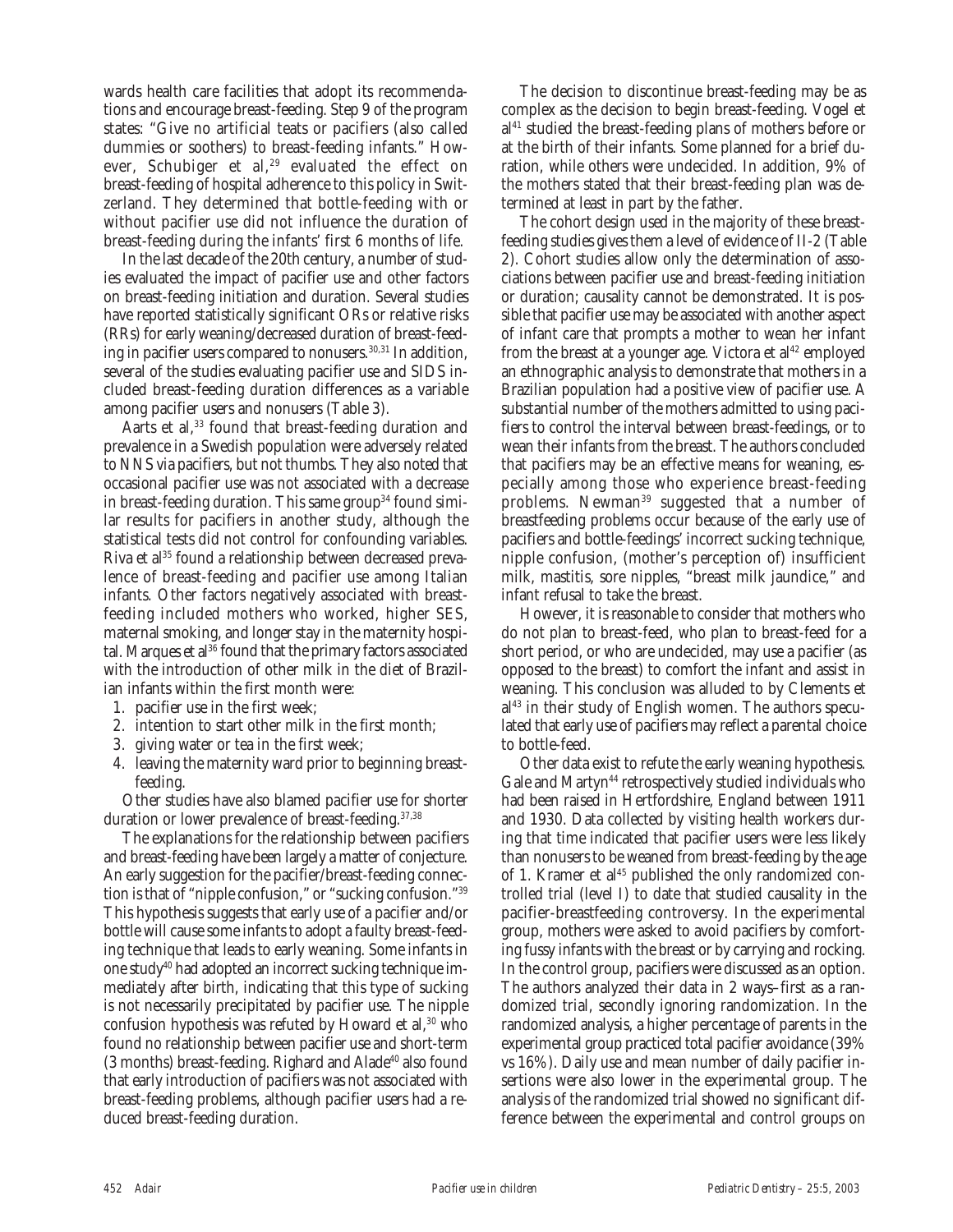| Category<br>of effect                       | <b>Explanation</b>                                                                                                                                                                                                                                               | <b>References</b> |
|---------------------------------------------|------------------------------------------------------------------------------------------------------------------------------------------------------------------------------------------------------------------------------------------------------------------|-------------------|
| Alteration of<br>nasopharyngeal<br>function | 1. Elevation of the soft palate blocks the nasopharynx and impairs<br>eustachian tube function. However, digit sucking, which should have<br>a similar effect, has not been associated with an increased risk for<br>acute otitis media (AOM).                   | 47                |
|                                             | 2. Pacifier use may alter the dental occlusion and the growth pattern<br>of the nasopharynx, leading to functional impairment. However, this<br>same study did not find a relationship between pacifier use and<br>respiratory symptoms other than AOM.          | 97                |
|                                             | 3. Pacifiers allow the transudation of fluid into the middle ear.<br>assisted by pressure changes during sucking.                                                                                                                                                | 99                |
|                                             | 4. Pacifiers assist with the transfer of microorganisms from the<br>nasopharynx into the middle ear.                                                                                                                                                             | 48                |
| Pacifier as a<br>vector of<br>infection     | 1. Pacifiers could act a vector for the spread of viruses. This might be 48<br>particularly true in day care centers.                                                                                                                                            |                   |
|                                             | 2. Pacifiers may promote the growth of pathogenic bacteria in the<br>nasopharynx. However, Brook and Gober were unable to culture<br>AOM-associated bacteria from pacifiers used by children<br>diagnosed with AOM.                                              | 48.57             |
| Reduced<br>antibody<br>protection           | 1. Pacifier use is associated with a decreased duration of breast-feeding,<br>which in turn may reduce maternal antibody protection against AOM.<br>However, Niemelä et al <sup>41</sup> did not find a relationship between<br>breast-feeding duration and AOM. | 47                |
| Miscellaneous                               | 1. The reduction in breast-feeding may lead to increased intake of<br>cow's milk, which could in some way promote AOM.                                                                                                                                           | 52                |
|                                             | 2. Pacifiers are used to comfort chronically ill infants, including those 55<br>with recurrent bouts of AOM.                                                                                                                                                     |                   |
|                                             | 3. Pacifier use is a marker for some other variable(s) that are a risk<br>factor for AOM.                                                                                                                                                                        | 96                |

**Table 4. Hypotheses for the Relationship Between**

weaning at 3 months. When randomization was ignored, however, a strong association was found between exposure to daily pacifier use and weaning by 3 months. These findings strongly suggest that pacifier use is a marker, but not a cause, of breast-feeding difficulties or reduced breast-feeding motivation.

### **The relationship between pacifier use, acute otitis media, and other aspects of health**

#### **Acute otitis media**

Otitis media is a viral or bacterial infection of the middle ear. It usually occurs secondary to an upper respiratory tract infection. While it may occur at any age, its occurrence peaks at ages 3 to 36 months and 4 to 6 years. The etiologic agents may migrate from the nasopharynx to the middle ear via the eustachian tube by moving over the surface mucosa, or by propagating in the lamina dura as a thrombophlebitis or cellulitis. Clinical signs and symptoms include pain, possible hearing loss, fever, nausea, vomiting, and diarrhea. The diagnosis is usually made clinically by visualizing an erythematous tympanic membrane and otorrhea. The condition generally resolves with antibiotic treatment, although myringotomy may be necessary.46

References to the relationship between pacifier use and acute otitis media (AOM) were made early in the 20th century. Research on this association began in the last quarter of the 20th century with a relatively small number of cohort studies. Statistically significant but relatively modest relationships between AOM and pacifier use were demonstrated.47-51

One meta-analytic study<sup>52</sup> evaluated several risk factors for AOM. Only 2 studies $47,53$ met the criteria for inclusion in the analysis. The pooled estimate of the RRs was 1.24 (CI=1.06-1.46). The metaanalysis pooled the individual crude risk ratios for each factor, an approach that does not consider the roles of confounding variables.

Larsson<sup>53</sup> reported significantly higher percentages of children with a history of

AOM among those who had used a pacifier for  $\leq 4$  years compared to children with digit habits or no NNS habit. Jackson and Mourino<sup>50</sup> found a higher prevalence of AOM history among pacifier users compared to nonusers. However, bottle-feeding and day care utilization posed higher risks than did pacifiers. Niemelä et al<sup>47</sup> found an increased risk for AOM among Finnish pacifier users. They used retrospective questionnaires to assess the incidence of AOM, a method that may underestimate its true incidence. In another cohort study, Niemelä et al<sup>48</sup> determined that pacifier use was associated with recurrent AOM in Finnish children under the age of 4 years who attended day care centers. The cleanliness of pacifiers in that setting was not assessed. In a third study,<sup>49</sup> they studied pairs of well-baby clinics in Finland. One clinic in each pair instructed parents to discontinue pacifier use after their infants had reached 6 months of age. Parents were also requested to record occurrences of AOM. Reductions in the use of pacifiers resulted in fewer episodes of AOM. Pacifier use may have been underreported by parents from the intervention clinics. Criticism of other aspects of the study design have been made.<sup>54</sup> Warren et al<sup>51</sup> found several factors that were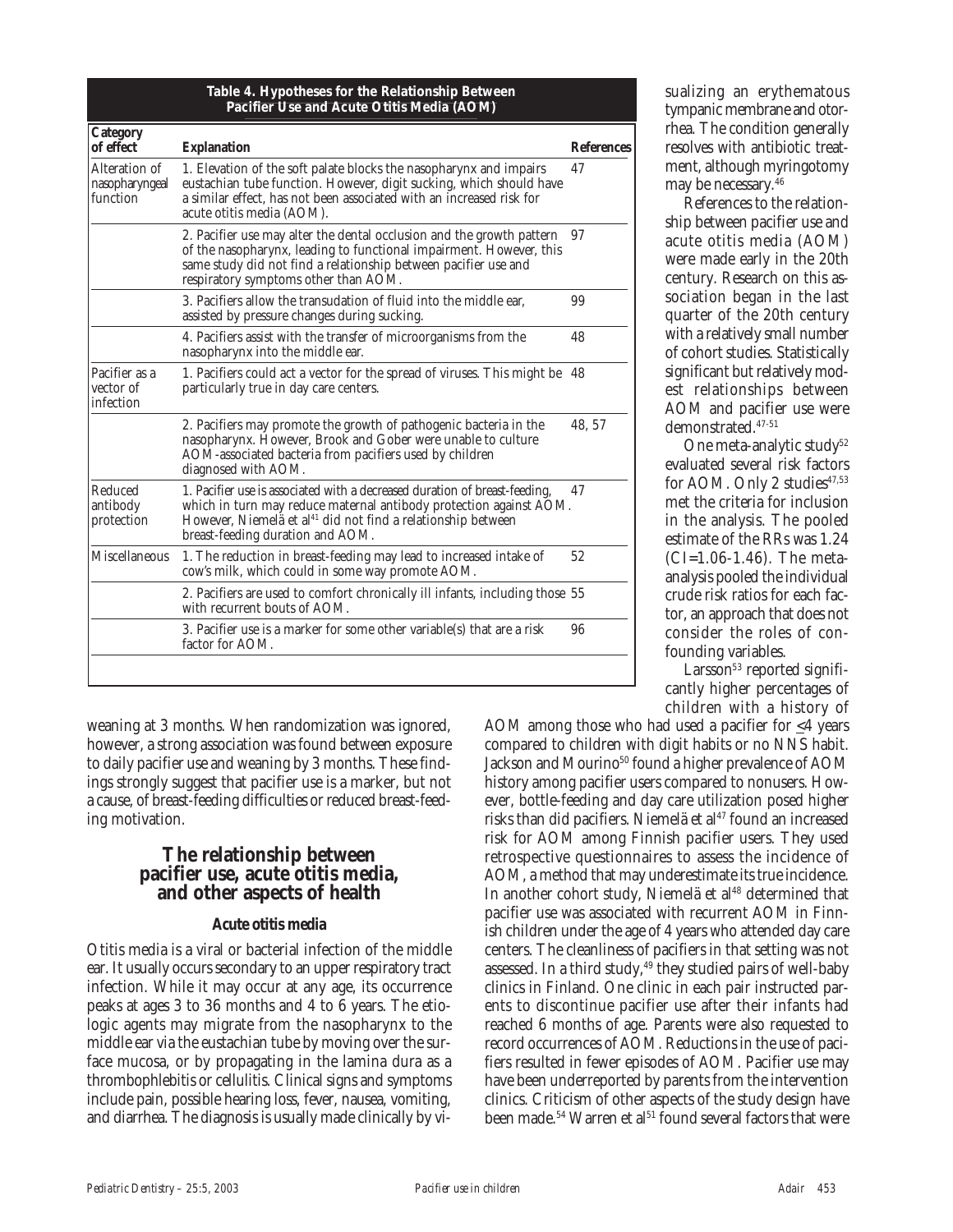associated with AOM during the first year of life: (1) higher family income; (2) higher maternal and paternal education; (3) race (white); and (4) day care attendance. Pacifier use was significantly related to reported episodes of AOM at 9 months, but not at 12 months. The OR for pacifier use, 1.20 (CI=1.03-1.39), was modest.

The hypotheses for the relationship between pacifier use and AOM are listed in Table 4. The majority of these studies used the cohort design (level II-2; Table 2). These studies can assess relative risks in a sample, but they cannot determine causality. Multiple risk factors for AOM have been identified (parental smoking, bottle-feeding, mouth breathing, use of day care, socioeconomic variables, etc). The true association may be a relationship between pacifier use and 1 or more of those factors. As stated by North et al,<sup>55</sup> "One question that arises. . .is that of whether the use of the pacifier leads to an increased risk of ill health or whether it is fact that children with more health problems are more likely to be given a pacifier to soothe and comfort."

#### **Pacifiers as vectors for bacterial and fungal transport**

An issue raised by the AOM studies is whether and to what extent pacifiers are fomites for infection. Barton<sup>56</sup> swabbed the surfaces of pacifiers and thumbs then placed the swabs in an unspecified growth medium. Based on the culture results, he stated that the thumb was more than 10 times as septic as the pacifier, and that "the use of the dummy is far less baneful than to allow the child to suck its thumb."

Six more recent studies offer conflicting evidence.<sup>57-62</sup> Several suggested an association between pacifier use and bacteria or yeast (chiefly *Candida albicans*) infections. Other support for *C albicans* transport comes from a case report.<sup>63</sup> One case-control study<sup>64</sup> found that pacifier sharing was a risk factor (OR=2.1) for meningococcal disease. However, that study combined pacifier sharing with sharing items of food or drink.

One in vitro study<sup>57</sup> suggested that only some pacifiers carry microorganisms and that they do so only in small numbers. The authors did not believe that pacifier-associated infections could be explained by microbial colonization of the pacifier. Sio et al<sup>59</sup> found a lower association with oral infections from silicone vs latex pacifiers. Darwazeh and Al-Bashir<sup>60</sup> found no difference in the prevalence of positive oral candidal cultures between bottle-fed and breast-fed infants. It is reasonable to assume that the bottle-fed infants in that study were using reusable latex nipples, though they may have been cleaned between feedings.

Ollila et al $61$  suggested that pacifier use may:

- 1. reduce oral sugar clearance;
- 2. increase the number of receptor sites for microbial adhesion; or
- 3. interfere with the mucosa in a way that favors candidal colonization.

Hannula et al<sup>62</sup> found several other factors associated with the presence of oral yeasts in infants:

- 1. eruption of the first primary tooth at age >6 months;
- 2. mother cooling the infant's food by blowing on it;
- 3. mother cleaning the pacifier by licking it.

# **Issues related to safety of pacifiers and pacifier components**

Pacifier safety issues sort themselves into 3 principal areas: (1) physical; (2) chemical; and (3) immunological.

#### **Physical safety**

Pacifier materials and design, combined with improper usage, have contributed to reported morbidity and mortality associated with mishaps. The following are representative of reports regarding these incidents.

Asphyxia has been reported several times over the past 30 years.<sup>65-74</sup> Kravath<sup>69</sup> described the asphyxiation of a 5-monthold who was using a pacifier that had a stylized mouse's head in place of the usual ring. Attempts to dislodge the pacifier from the pharynx by pulling on the mouse's head resulted in the nipple portion pulling through the flange. The flange remained in the pharynx, resulting in death. Simkiss et al<sup>73</sup> described a more fortunate outcome in a 6-month-old infant who began choking on her pacifier. The infant's parents were unable to remove it. A tracheostomy was performed in the emergency room, and the pacifier was eventually removed. The authors of both cases remarked on the force that was required to dislodge the pacifiers once the flanges were positioned behind the soft palate. Jones<sup>75</sup> reported on an 8month-old who had swallowed a flanged pacifier with resultant respiratory distress, but the outcome was not fatal. Two cases<sup>68,71</sup> involved makeshift pacifiers, while a third<sup>72</sup> involved a candy pacifier. Scherz<sup>76</sup> suggested that "preemie nipples" are also a potential hazard.

Simkiss et al<sup>73</sup> and Williams<sup>74</sup> stated that ventilation holes in pacifier flanges are essential. They also recommended that flanges have minimum horizontal and vertical dimensions of 43 mm, and that manufacturers be required to place a ring behind the flange.

A survey on strangulation<sup>77</sup> reported cases in which a cord attached to the pacifier caught on a part of the infant's crib. The authors noted that the United States Consumer Product Safety Commission (USCPSC) does not allow pacifiers to be sold with cords attached. Further, the USCPSC requires manufacturers to provide a warning with pacifier packaging that warns parents/caregivers not to attach cords. The issue of the "grasp ring" is still a dilemma. Some suggest that they be banned because they invite cord attachment. Others recommend that they be required to facilitate removal in case of aspiration.

Larsson<sup>78</sup> reported that about one third of pacifier users in one study placed the lower edge of the flange between the lower lip and the lower incisors. This may cause damage to the dentition and the periodontal support for those teeth.79 A case of gingival damage was reported<sup>80</sup> in an infant who positioned the pacifier shield as described by Larsson.

Izenberg et al<sup>81</sup> reported on an 18-month-old who fell from her stroller with a pacifier in her mouth. She suffered a laceration along the lower border of both alar cartilages. The lacerations were contiguous beneath the columella, lifting the soft tissues covering the tip of the nose. The cause of this "cookie cutter" laceration was determined by noting that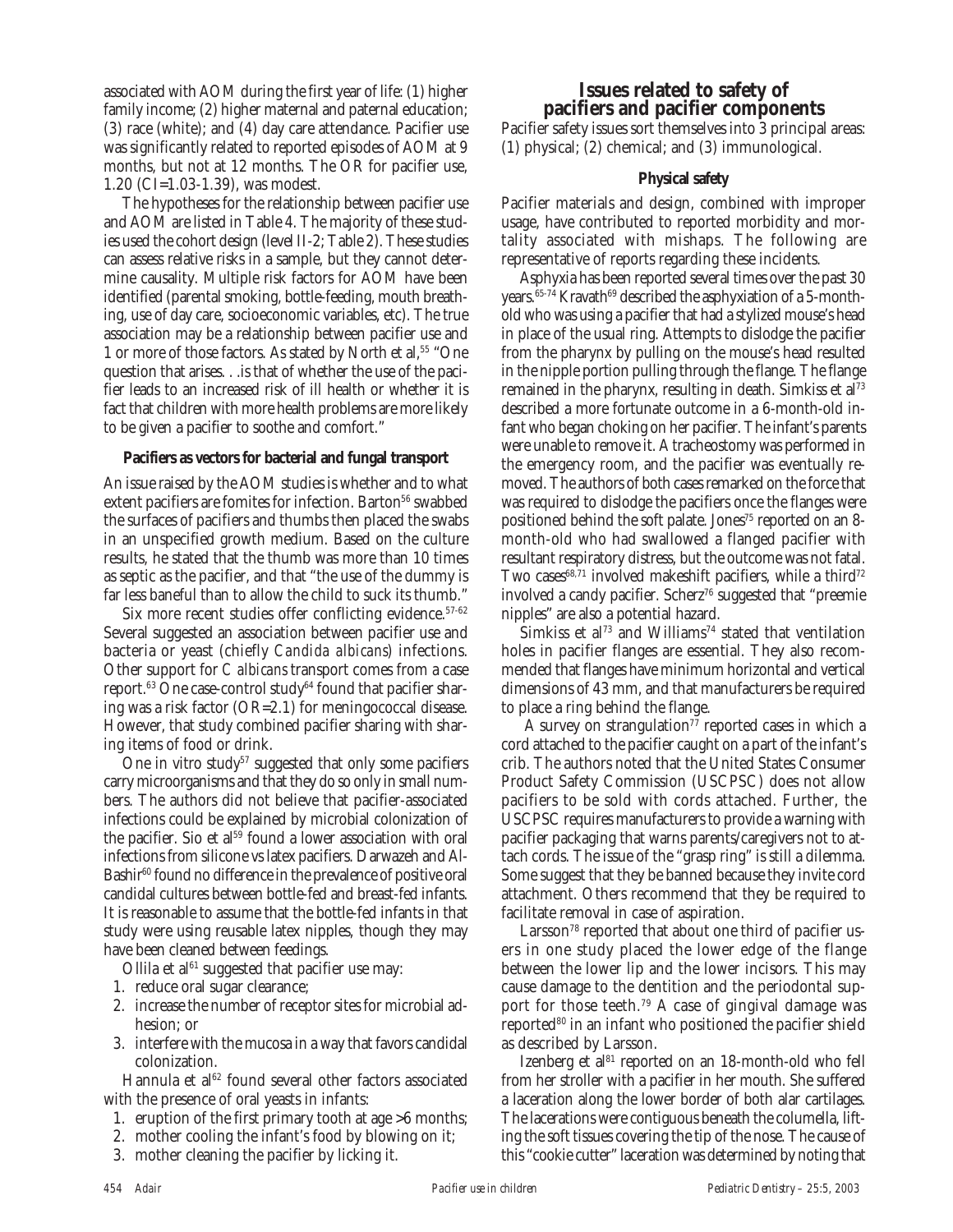the shape of the upper edge of the flange corresponded precisely to that of the laceration.

Stubbs and Aburn<sup>81</sup> reported on a 14-month-old male who suffered a horizontal laceration below his right eye caused by his pacifier. The injury included a laceration of the conjunctiva and sclera, which led to extrusion of vitreous, discoloration of the iris, and sluggish reaction to light. Normal color and function returned after 1 week of treatment.

Fenicia et al<sup>83</sup> reported a case of infant botulism in a 9week-old female whose pacifier had been sweetened with honey contaminated with Clostridium botulinum spores. The authors recommended that honey be avoided as a sweetening agent in infants under the age of 1 year. A report by Pedra et al<sup>84</sup> described 5 cases of large traumatic ulcers of 2 weeks to 4 months duration on the palates of infants. The authors determined the cause of the ulcers to be trauma from the use of standard bottle nipples in all 5 cases and pacifiers in 4 of the cases. The ulcers resolved after nipple orifices were enlarged and feeding position was corrected in 3, pacifier use was discontinued in 1, and bottle and pacifier use was discontinued in another.

Pacifier safety standards were promulgated by the USCPSC in October 1976. These standards require that pacifiers be designed and constructed in a manner that would protect the user under reasonably foreseeable conditions of use from pharyngeal obstruction, strangulation, wounding, ingestion, or aspiration of the pacifier or any of its components. The regulations specify the size of the flange, the strength of the components, and means for testing to meet these standards. The USCPSC also forbids the sale of pacifiers with a cord, ribbon, chain, or similar device attached, and it requires package warnings to caregivers to "never tie pacifiers or other items around your child's neck."

#### **Chemical safety: N-nitrosamines in pacifiers**

During the processing of natural rubber and the creation of synthetic rubber products, a variety of substances are added, including accelerators, antioxidants, reinforcing agents, Nnitroso compounds, and various amines and alkyl carbamates. N-nitrosamines and N-nitramines form when stabilizers and accelerators derived from dialkylamines contact the nitrosating agents. Despite repeated extractions of N-nitrosamines and their precursors, these compounds may persist for the lifetime of a manufactured rubber article.

Volatile N-nitrosamines have been shown in animal tests to be potent carcinogens. Studies<sup>85,86</sup> have reported the presence of N-nitrosamines in baby bottle nipples and other rubber products, and have determined that these compounds can be extracted via an aqueous simulated saliva, suggesting that they could be ingested by an infant during feedings or NNS. Further, infants may also ingest N-nitrosamine precursors that may be nitrosated in the stomach when combined with nitrite from the saliva.

Concern over these compounds has prompted most industrialized countries to adopt regulations regarding baby bottle nipples and pacifiers.87,88 In the United States, the

regulations specify that no component of the pacifier may contain more than 20 parts per billion of total volatile Nnitrosamines as determined by dichloromethane extraction. Pacifiers may not have sharp points or edges painted with paint that contain more than 0.06% lead.

#### **Immunologic safety: latex allergy**

Mäkinen-Kiljunen et al<sup>89</sup> reported on 3 infants with allergies related to pacifier use. The conditions of all 3 improved when pacifier use was discontinued. Venuta et al<sup>90</sup> reported a case of a child who used a pacifier and who developed a cough resistant to conventional treatment. Suspecting that the cough might have an allergic basis, the latex pacifier was replaced by a silicone product. The cough abated, confirming the authors' suspicions about latex allergy.

Niggemann et al<sup>91</sup> investigated the associations between early sensitization to latex and various lifestyle factors, including pacifier use. They enrolled almost 400 children from a prospective birth cohort study. By age 5 years, 20 (5%) demonstrated specific serum IgE to latex. Sensitization was evident after age 1, and 19 of the 20 sensitized children demonstrated increasing specific IgE levels over time. All 20 were atopic. The latex-allergic children had undergone significantly more operations (*P*<.05) than the nonallergic group. However, no differences were found between the latex-allergic and nonallergic children in exposure to pacifiers. The authors concluded that no risk factors for developing latex allergy could be identified in pacifier-using children up to 5 years other than atopic predisposition and the number of surgical procedures.

The USCPSC regulations do not address latex allergy, and no latex allergy warning is currently required on pacifier labels. Some silicone pacifiers, however, are labeled "nonlatex" as a safety statement and, probably, a marketing tool. Parents and caregivers of children with latex allergies are quite aware of consumer products that contain latex and would likely be drawn to silicone products for their children.

#### **Recommendations**

A few common sense steps can be taken to enhance the benefits and reduce the risks of pacifier use:

- 1. Educate parents and caregivers about the safe use of pacifiers.
- 2. Withhold the use of pacifiers until breast-feeding is established. After that point, limit their use for soothing breast-fed infants.
- 3. Advise parents and caregivers to exercise judgment and restraint regarding pacifier use. They should be taught to avoid ad lib use throughout the day.
- 4. Instruct parents and caregivers to clean pacifiers routinely and avoid sharing between siblings. Parents should not lick pacifiers to clean them. Parents should consider having several pacifiers to rotate through cycles of cleaning and use during the day.
- 5. Suggest to parents that pacifier use be curtailed beginning at 2 years of age and that pacifier habits be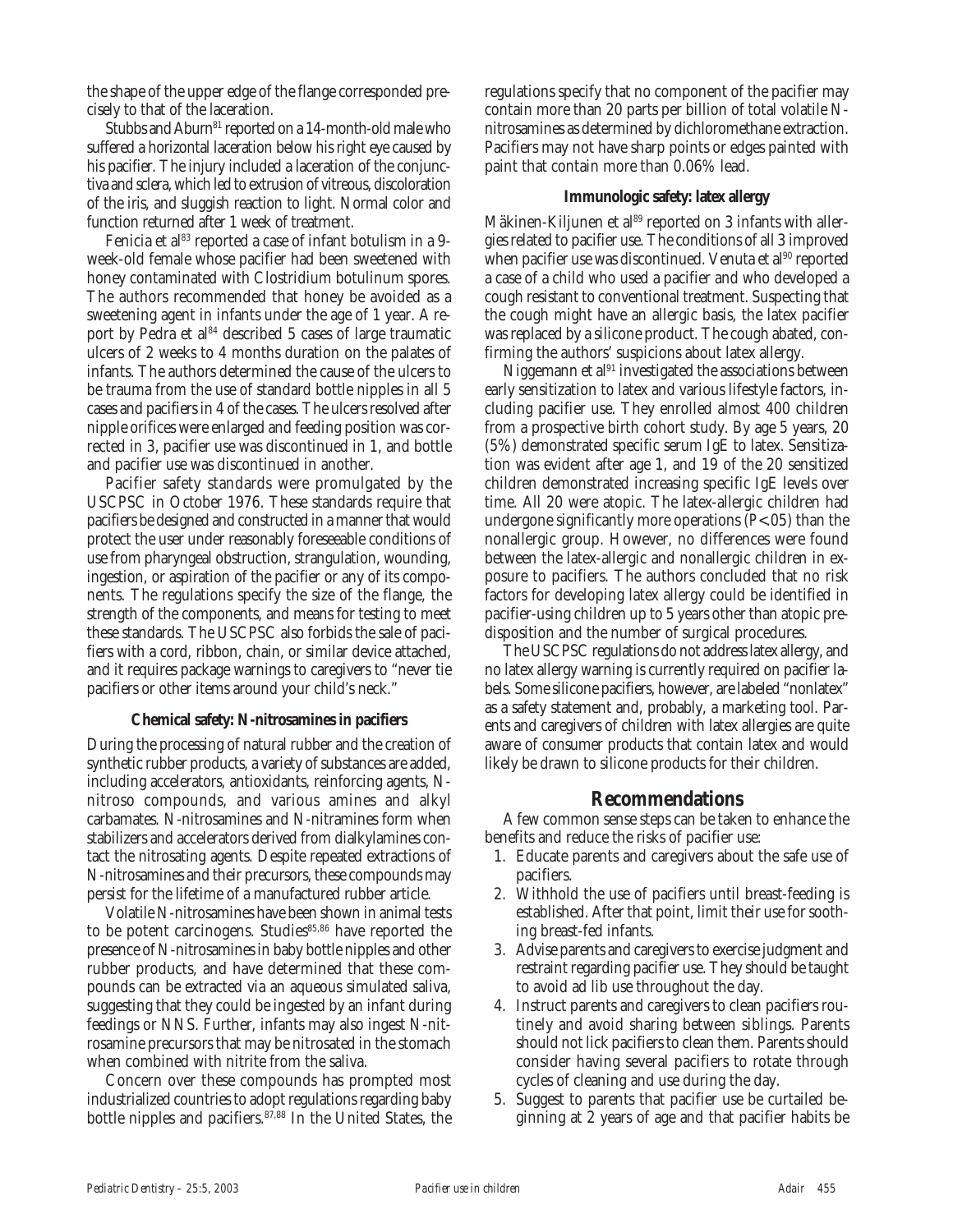discontinued by or before age 4 to minimize the development of malocclusion.

#### **References**

- 1. Warren JJ, Bishara SE, Steinbock KL, Yonezu T, Nowak AJ. Effects of oral habits' duration on dental characteristics in the primary dentition. *J Am Dent Assoc.* 2001;132:1685-1693.
- 2. Adair SM, Milano M, Lorenzo I, Russell C. Effects of current and former pacifier use on the dentition of 24- to 59-month-old children. *Pediatr Dent*. 1995; 17:437-444.
- 3. Larsson E. Dummy- and finger-sucking habits with special attention to their significance for facial growth and occlusion. 1. Incidence study. *Swed Dent J.* 1971; 64:667-672.
- 4. Köhler L, Holst K. Malocclusion and sucking habits of 4-year-old children. *Acta Paediatr Scand*. 1973; 62:373-379.
- 5. Helle A, Haavikko K. Prevalence of earlier sucking habits revealed by anamnestic data and their consequences for occlusion at the age of 11. *Proc Finn Dent Soc.* 1974;70:191-196.
- 6. Ravn JJ. Sucking habits and occlusion in 3-year-old children. *Scand J Dent Res*. 1976;84:204-209.
- 7. United States Preventive Services Task Force. *Guide to Clinical Preventive Services.* 2nd ed. Alexandria, Va: International Medical Publishing; 1996.
- 8. Willinger M, James LS, Catz C. Defining the sudden infant death syndrome (SIDS): deliberations of an expert panel convened by the National Institute of Child Health and Human Development. *Pediatr Pathol.* 1991;11:677-684.
- 9. Fleming PJ, Gilbert RE, Azaz Y, et al. The interaction between bedding and sleeping position in sudden infant death syndrome: a population based case-control study. *BMJ*. 1990;301:85-89.
- 10. Hunt CE. Infant sleeping position and SIDS risk. *Pediatrics*. 1994;94:105-107.
- 11. Klonoff-Cohen H, Edelstein SL. Bed sharing and the sudden infant death syndrome. *BMJ*. 1995;311: 1269-1272.
- 12. Gilbert RE, Wigfield RE, Fleming PJ, et al. Bottle feeding and the sudden infant death syndrome. *BMJ*. 1995;310:88-90.
- 13. Ford RPK, Taylor BJ, Mitchell EA, et al. Breastfeeding and the risk of sudden infant death syndrome. *Int J Epidemiol.* 1993;22:885-890.
- 14. Kelmanson IA. Pacifier use and sleep position in 2 to 4-month-old infants. *Klin Padiatr*. 2000;212:273- 276.
- 15. Mitchell EA, Taylor BJ, Ford RPK, et al. Dummies and the sudden infant death syndrome. *Arch Dis Child.* 93;68:501-504.
- 16. Fleming PJ, Blair PS, Bacon C, et al. Environment of infants during sleep and risk of the sudden infant death syndrome: results of 1993–5 case-control study for confidential inquiry into still births and deaths in infancy. *BMJ*. 1996;313:191-195.
- 17. Arnestad M, Andersen M, Rognum TO. Is the use of dummy or carry-cot of importance for sudden infant death? *Eur J Pediatr*. 1997;156:968-790.
- 18. L'Hoir MP, Engelberts AC, van Well GThJ, et al. Risk and preventive factors for cot death in the Netherlands: a low-incidence country. *Eur J Pediatr.* 1998;157:681-688.
- 19. L'Hoir MP, Engelberts AC, van Well GThJ, et al. Case-control study of current validity of previously described risk factors for SIDS in the Netherlands. *Arch Dis Child*. 1998;79:386-393.
- 20. L'Hoir MP, Engelberts AC, van Well GTJ, et al. Dummy use, thumb sucking, mouth breathing, and cot death. *Eur J Pediatr*. 1999;158:896-901.
- 21. Fleming PJ, Blair PS, Pollard K, et al. CESDI/SUDI Research Team. Pacifier use and sudden infant death syndrome: results from the CESDI/SUDI case control study. *Arch Dis Child*. 1999;81:112-116.
- 22. L'Hoir MP, Engelberts AC, van Well GThJ, Bajanowski T, Helweg-Larsen K, Huber J. Sudden unexpected death in infancy: epidemiologically determined risk factors related to pathological classification. *Acta Paediatr Scand*. 1998;87:1279-1287.
- 23. Carpenter RG, England PD, Fleming P, et al. A reduced risk of SIDS associated with use of pacifiers: Findings of European Concerted Action on SIDS (ECAS). Presented at the Sixth SIDS International Conference, Auckland, February 2000 [abstract].
- 24. Righard L. Sudden infant death syndrome and pacifiers: A proposed connection could be a bias. *Birth.* 1998;25:128-129.
- 25. Weiss PPW, Kerbl R. The relatively short duration that a child retains a pacifier in the mouth during sleep: implications for sudden infant death syndrome. *Eur J Pediatr*. 2001;60:160.
- 26. Simopoulos AP, Grave GD. Factors associated with the choice and duration of infant-feeding practice. *Pediatrics*. 1984;74 (suppl):603-614.
- 27. Vahlquist B. Introduction. In: *Contemporary Patterns of Breast-Feeding: Report on the WHO Collaborative Study on Breast-Feeding*. Geneva, Switzerland: World Health Organization; 1981.
- 28. Wright A, Wells S. Changing hospital practices to increase the duration of breastfeeding. *Pediatrics.* 1996;97:669-675.
- 29. Schubiger G, Schwarz U, Tönz O. UNICEF/WHO baby-friendly hospital initiative: Does the use of bottles and pacifiers in the neonatal nursery prevent successful breastfeeding? *Eur J Pediatr*. 1997;56:874- 877 .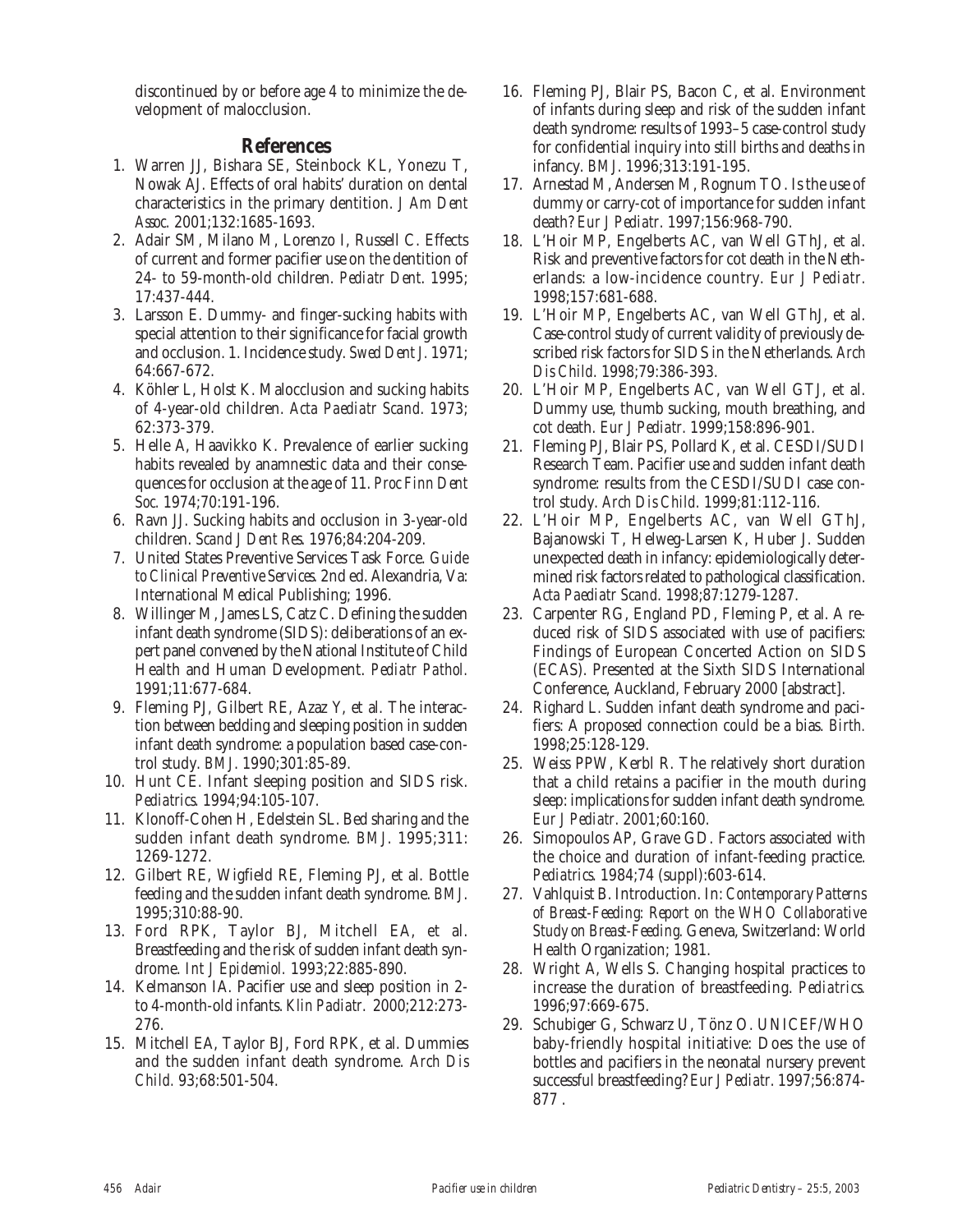- 30. Howard CR, Howard FM, Lanphear B, deBlieck EA, Eberly S, Lawrence RA. The effects of early pacifier use on breastfeeding duration. *Pediatrics.* 1999;103:e33.
- 31. Barros FC, Victora CG, Semer TC, Filho ST, Tomasi E, Weiderpass E. Use of pacifiers is associated with decreased breast-feeding duration. *Pediatrics.* 95:1995;497-499.
- 32. Franco P, Scaillet S, Wermenbol V, Valente F, Groswasser J, Kahn A. The influence of a pacifier on infants' arousals from sleep.*J Pediatr.* 2000;136:775-779.
- 33. Aarts C, Hörnell A, Kylberg E, Hofvander Y, Gebre-Medhin M. Breastfeeding patterns in relation to thumb sucking and pacifier use. *Pediatrics.* 1999;104:e50.
- 34. Hörnell A, Aarts C, Kylberg E, Hofvander Y, Gebre-Medhin M. Breastfeeding patterns in exclusively breastfed infants: a longitudinal prospective study in Uppsala, Sweden. *Acta Paediatr Scand*. 1999;88:203-211.
- 35. Riva E, Banderali G Agostini C, Silano M, Radaelli G, Giovannini M. Factors associated with initiation and duration of breastfeeding in Italy. *Acta Paediatr Scand*.1999;88:411-415.
- 36. Marques NM, Lira PIC, Lima MC, et al. Breastfeeding and early weaning practices in northeast Brazil: A longitudinal study. *Pediatrics*. 2001;108:e66.
- 37. Paunio P, Rautava P, Sillanpää M. The Finnish Family Competence Study: The effects of living conditions on sucking habits in 3-year-old Finnish children and the association between these habits and dental occlusion. *Acta Odontol Scand.* 1993;51:23-29.
- 38. Kloeblen-Tanver AS. Pacifier use is associated with shorter breastfeeding duration among low-income women. *Pediatrics.* 2001;108:526.
- 39. Newman J. Breastfeeding problems associated with the early introduction of bottles and pacifiers. *J Hum Lact.* 1990;6:59-63.
- 40. Righard L, Alade MO. Breastfeeding and the use of pacifiers. *Birth.* 1997;24:116-120.
- 41. Vogel A, Hutchinson BL, Mitchell EA. Factors associated with the duration of breastfeeding. *Acta Paediatr Scand.* 1999;88:1320-1326.
- 42. Victora CG, Behague P, Barros FC, Olinto MTA, Weiderpass E. Pacifier use and short breastfeeding duration: Cause, consequence, or coincidence? *Pediatrics.* 1997;99:445-453.
- 43. Clements MS, Mitchell EA, Wright SP, Esmail A, Jones DR, Ford RPK. Influences on breastfeeding in southeast England. *Acta Paediatr Scand.* 1997;86:51-56.
- 44. Gale CR, Martyn CN. Dummies and the health of Hertfordshire infants. *Soc Hist Med.* 1995;8:231-255.
- 45. Kramer MS, Barr RG, Dagenais S, et al. Pacifier use, early weaning, and cry/fuss behavior. *JAMA*. 2001;286:322-326.
- 46. Arnold JE. Part XXX. The ear. In: Nelson WE, ed. *Textbook of Pediatrics*. 15th ed. Philadelphia, Pa: WB Saunders Co; 1996:1814-1816.
- 47. Niemelä M, Uhari M, Hannuksela A. Pacifiers and dental structure as risk factors for otitis media. *Int J Pediatr Otorhinolaryngol.* 1994;29:121-127.
- 48. Niemelä M, Uhari M, Möttönen M. A pacifier increases the risk of recurrent otitis media in children in day care centers. *Pediatrics.* 1995;96:884-888.
- 49. Niemelä M, Pihakari O, Pokka T, Uhari M. Pacifier as a risk factor for acute otitis media: A randomized, controlled trial of parental counseling. *Pediatrics.* 2000;106:483-488.
- 50. Jackson JM, Mourino AP. Pacifier use and otitis media in infants 12 months of age or younger. *Pediatr Dent*. 1999;21:256-261.
- 51. Warren JJ, Levy SM, Kerchner HL, Nowak AJ, Bergus GR. Pacifier use and the occurrence of otitis media in the first year of life. *Pediatr Dent*. 2001;23:103-107.
- 52. Uhari M, Mäntysaari K, Niemelä M. A meta-analytic review of the risk factors for acute otitis media. *Clin Infect Dis.* 1996;22:1079-1083.
- 53. Larsson E. Dummy- and finger-sucking habits in 4 year-olds. *Swed Dent J.* 1975;68:219-224.
- 54. Weiss PPW, Nowak AJ. Letter to the editor. *Pediatrics.* 2002;109:352-353.
- 55. North K, Fleming P, Golding J, ALSPAC Study Team. Pacifier use and morbidity in the first 6 months of life. *Pediatrics.* 1999;103:659 (e34).
- 56. Barton EA. A note on the relative septicity of the dummy teat and the thumb. *Lancet.* 1930;Feb 15:348-349 .
- 57. Brook I, Gober A. Bacterial colonization of pacifiers of infants with acute otitis media. *J Laryngol Otol.* 1997;111:614-615.
- 58. Manning DJ, Coughlin RP, Poskitt EME. Candida in mouth or dummy? *Arch Dis Child.* 1985;60:381-382.
- 59. Sio JO, Minwalla FK, George RH, Booth IW. Oral candida: is dummy carriage the culprit? *Arch Dis Child.* 1987;62:406-408.
- 60. Darwazeh AMG, Al-Bashir A. Oral candidal flora in healthy infants. *J Oral Pathol Med.* 1995;24:361-364.
- 61. Ollila P, Niemelä M, Uhari M, Larmas M. Risk factors for colonization of salivary lactobacilli and candida in children. *Acta Odontol Scand*. 1997;55:9-13.
- 62. Hannula J, Saarela M, Jousimies–Somer H, et al. Agerelated acquisition of oral and nasopharyngeal yeast species and stability of colonization in young children. *Oral Microbiol Immunol*. 1999;14:176-182.
- 63. Abramovits W. Resistant oral candidiasis in an infant due to pacifier contamination. *Clin Pediatr*. 1981;20:393.
- 64. Baker M, McNicholas A, Garrett N, et al. Household crowding a major risk factor for epidemic meningococcal disease in Auckland children. *Pediatr Infect Dis J.* 2000;19:983-990.